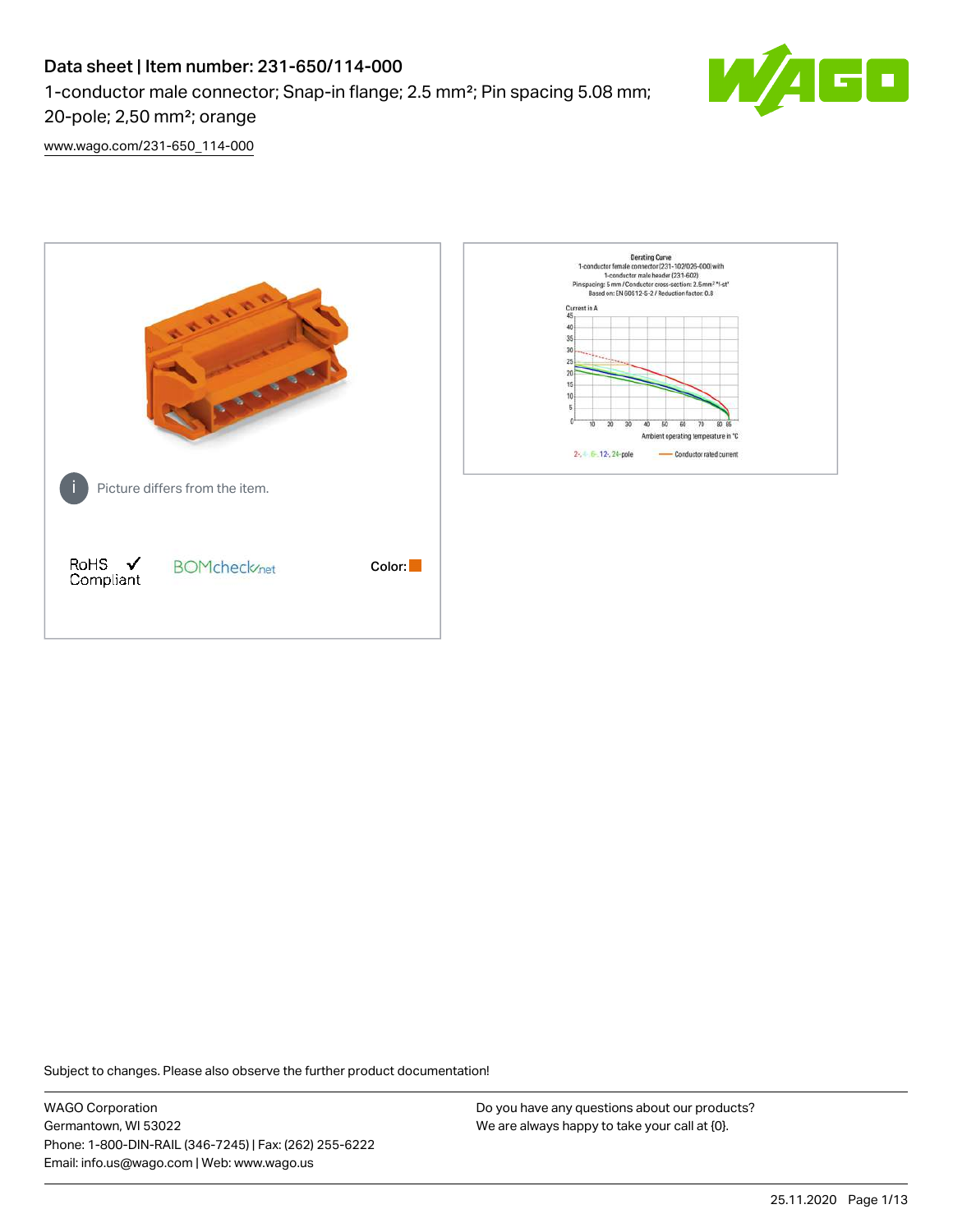



#### Item description

- П Universal connection for all conductor types
- Easy cable pre-assembly and on-unit wiring via vertical and horizontal CAGE CLAMP<sup>®</sup> actuation  $\blacksquare$
- П For wire-to-wire and board-to-wire connections
- П Versions available with snap-in mounting feet or flanges for panel or through-panel mounting
- $\blacksquare$ With coding fingers

#### Safety information 1:

The MCS - MULTI CONNECTION SYSTEM includes connectors without breaking capacity in accordance with DIN EN 61984. When used as intended, these connectors must not be connected/disconnected when live or under load. The circuit design should ensure header pins, which can be touched, are not live when unmated.

Subject to changes. Please also observe the further product documentation!

WAGO Corporation Germantown, WI 53022 Phone: 1-800-DIN-RAIL (346-7245) | Fax: (262) 255-6222 Email: info.us@wago.com | Web: www.wago.us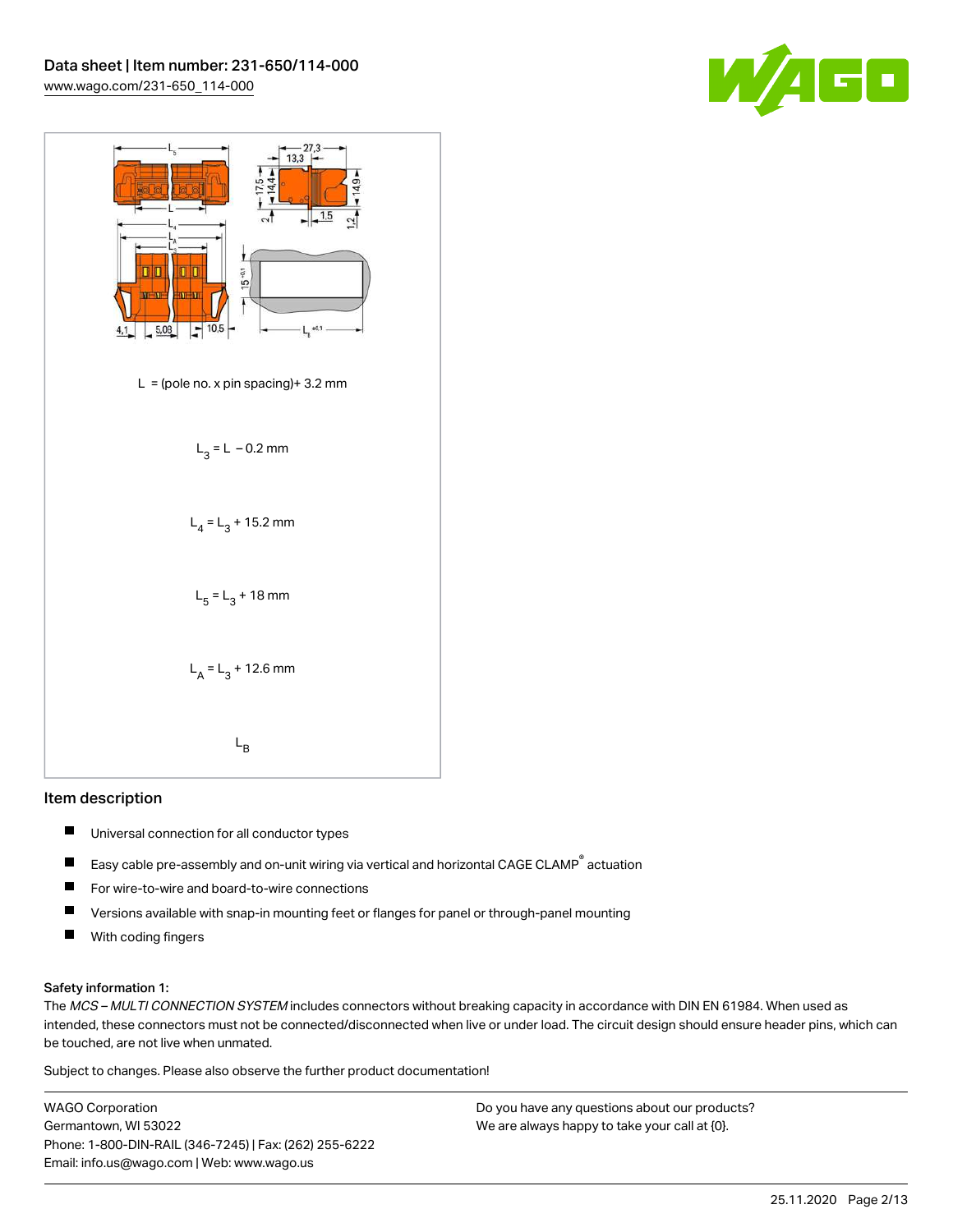

## Data Electrical data

### Ratings per IEC/EN 60664-1

| Ratings per                 | IEC/EN 60664-1                                                        |
|-----------------------------|-----------------------------------------------------------------------|
| Rated voltage (III / 3)     | 320 V                                                                 |
| Rated surge voltage (III/3) | 4 <sub>k</sub> V                                                      |
| Rated voltage (III/2)       | 320 V                                                                 |
| Rated surge voltage (III/2) | 4 <sub>k</sub> V                                                      |
| Nominal voltage (II/2)      | 630 V                                                                 |
| Rated surge voltage (II/2)  | 4 <sub>k</sub> V                                                      |
| Rated current               | 12A                                                                   |
| Legend (ratings)            | $(III / 2)$ $\triangle$ Overvoltage category III / Pollution degree 2 |

#### Ratings per UL 1059

| Approvals per                  | UL 1059 |
|--------------------------------|---------|
| Rated voltage UL (Use Group B) | 300 V   |
| Rated current UL (Use Group B) | 15 A    |
| Rated voltage UL (Use Group D) | 300 V   |
| Rated current UL (Use Group D) | 10 A    |

## Ratings per UL 1977

| Rated voltage<br>UL 197 | ANN N<br>.                                |
|-------------------------|-------------------------------------------|
| Rated current UL 1977   | 1 E                                       |
|                         | $\sim$ $\sim$ $\sim$ $\sim$ $\sim$ $\sim$ |

## Ratings per CSA

| Approvals per                   | CSA   |
|---------------------------------|-------|
| Rated voltage CSA (Use Group B) | 300 V |
| Rated current CSA (Use Group B) | 15 A  |
| Rated voltage CSA (Use Group D) | 300 V |
| Rated current CSA (Use Group D) | 10 A  |

#### Connection data

| Connection technology |  |  |
|-----------------------|--|--|
|-----------------------|--|--|

CAGE CLAMP®

| WAGO Corporation                                       | Do you have any questions about our products? |
|--------------------------------------------------------|-----------------------------------------------|
| Germantown. WI 53022                                   | We are always happy to take your call at {0}. |
| Phone: 1-800-DIN-RAIL (346-7245)   Fax: (262) 255-6222 |                                               |
| Email: info.us@wago.com   Web: www.wago.us             |                                               |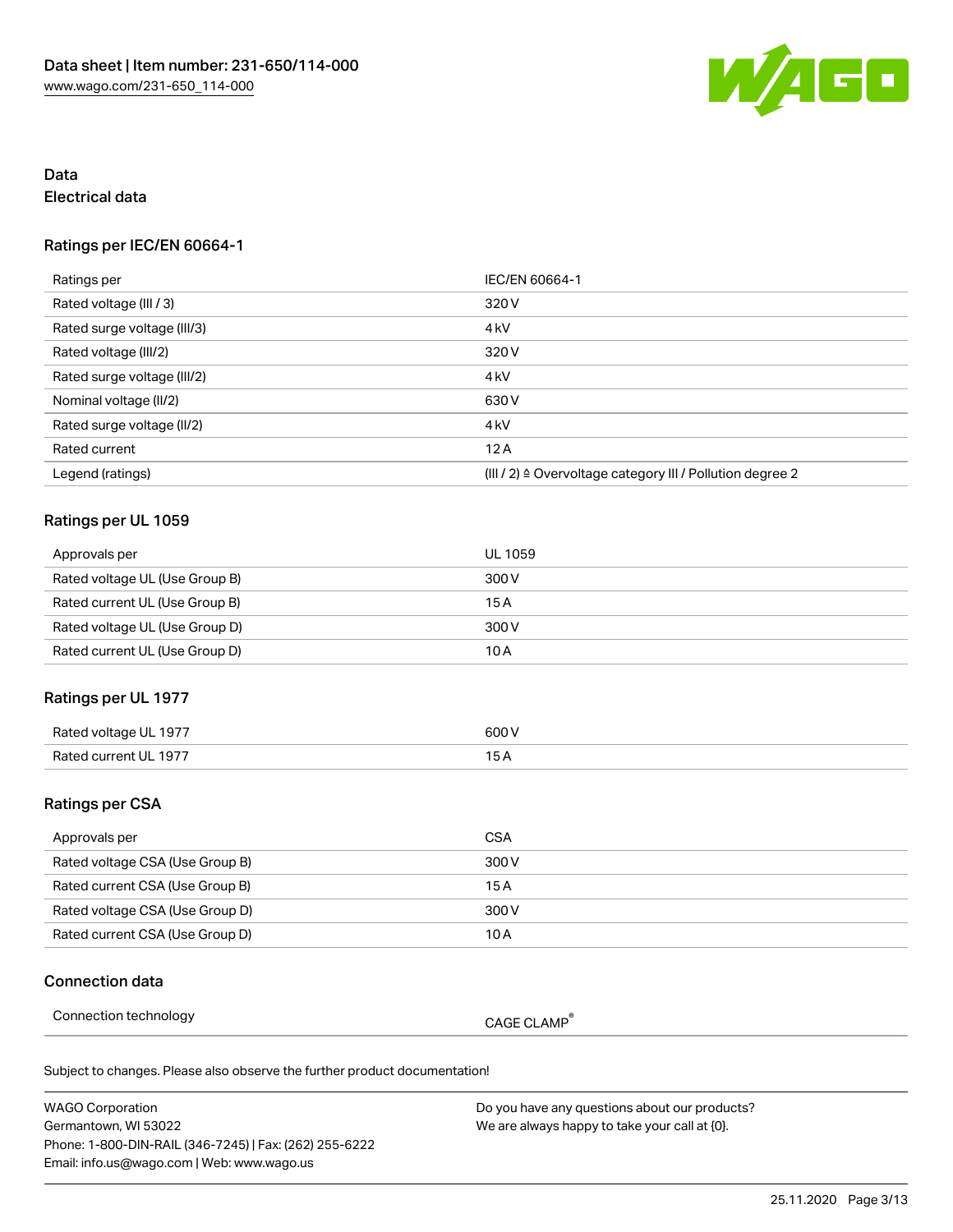[www.wago.com/231-650\\_114-000](http://www.wago.com/231-650_114-000)



| Actuation type                                    | Operating tool                          |
|---------------------------------------------------|-----------------------------------------|
| Solid conductor                                   | $0.08$ 2.5 mm <sup>2</sup> / 28  12 AWG |
| Fine-stranded conductor                           | $0.08$ 2.5 mm <sup>2</sup> / 28  12 AWG |
| Fine-stranded conductor; with insulated ferrule   | $0.251.5$ mm <sup>2</sup>               |
| Fine-stranded conductor; with uninsulated ferrule | $0.252.5$ mm <sup>2</sup>               |
| Strip length                                      | $89$ mm / 0.31 $$ 0.35 inch             |
| Pole No.                                          | 20                                      |
| Total number of connection points                 | 20                                      |
| Total number of potentials                        | 20                                      |
| Number of connection types                        |                                         |
| Number of levels                                  |                                         |
| Conductor entry direction to mating direction     | $0^{\circ}$                             |

## Physical data

| Pin spacing | 5.08 mm / 0.2 inch    |
|-------------|-----------------------|
| Width       | 122.6 mm / 4.827 inch |
| Height      | 17.5 mm / 0.689 inch  |
| Depth       | 27.5 mm / 1.083 inch  |

#### Mechanical data

| Housing sheet thickness | $0.5$ 2.5 mm / 0.02  0.098 inch |
|-------------------------|---------------------------------|
| Mounting type           | Snap-in                         |
| Mounting type           | Feed-through mounting           |

## Plug-in connection

| Contact type (pluggable connector) | Male connector/plug |
|------------------------------------|---------------------|
| Connector (connection type)        | for conductor       |
| Mismating protection               | No                  |

## Material Data

| Color                       | orange                                  |
|-----------------------------|-----------------------------------------|
| Material group              |                                         |
| Insulation material         | Polyamide (PA66)                        |
| Flammability class per UL94 | V0                                      |
| Clamping spring material    | Chrome nickel spring steel (CrNi)       |
| Contact material            | Electrolytic copper ( $E_{\text{Cl}}$ ) |

| <b>WAGO Corporation</b>                                | Do you have any questions about our products? |
|--------------------------------------------------------|-----------------------------------------------|
| Germantown, WI 53022                                   | We are always happy to take your call at {0}. |
| Phone: 1-800-DIN-RAIL (346-7245)   Fax: (262) 255-6222 |                                               |
| Email: info.us@wago.com   Web: www.wago.us             |                                               |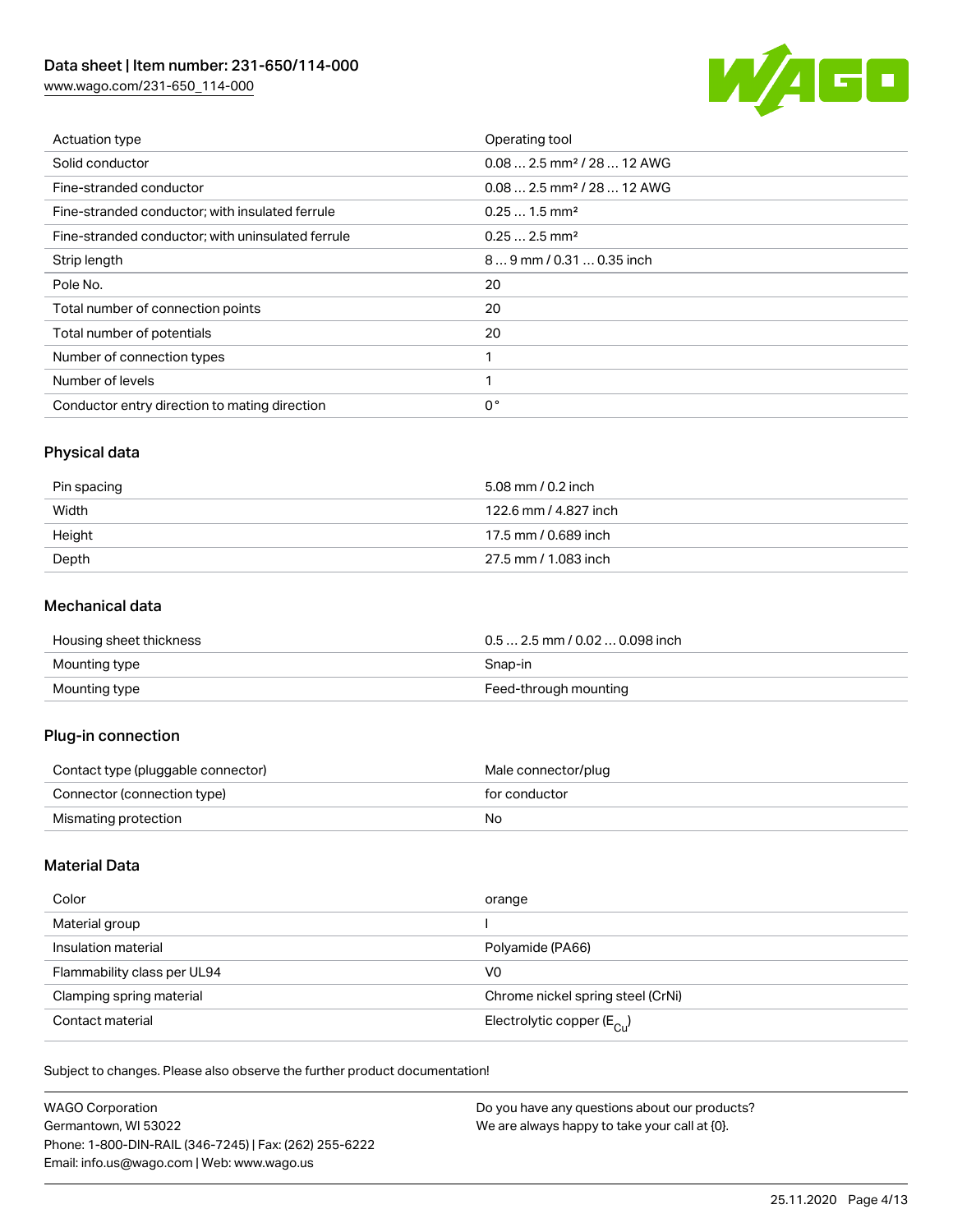[www.wago.com/231-650\\_114-000](http://www.wago.com/231-650_114-000)



| Contact plating | tin-plated |
|-----------------|------------|
| Fire load       | $0.564$ MJ |
| Weight          | 32.9g      |

#### Environmental Requirements

Limit temperature range  $-60... +100 °C$ 

#### Commercial data

| Product Group         | 3 (Multi Conn. System) |
|-----------------------|------------------------|
| Packaging type        | <b>BOX</b>             |
| Country of origin     | DE                     |
| <b>GTIN</b>           | 4050821279921          |
| Customs tariff number | 85366990990            |

#### Approvals / Certificates

#### Country specific Approvals

| Logo | Approval                                            | <b>Additional Approval Text</b> | Certificate<br>name |
|------|-----------------------------------------------------|---------------------------------|---------------------|
|      | <b>CB</b><br><b>DEKRA Certification B.V.</b>        | IEC 61984                       | NL-39756            |
|      | <b>CSA</b><br>DEKRA Certification B.V.              | C <sub>22.2</sub>               | 1466354             |
| EMA  | <b>KEMA/KEUR</b><br><b>DEKRA Certification B.V.</b> | EN 61984                        | 2190761.01          |

#### Ship Approvals

| Logo                          | Approval                  | Additional Approval Text | Certificate<br>name   |
|-------------------------------|---------------------------|--------------------------|-----------------------|
| Ø<br><b>BUREAU</b><br>VERITAS | BV<br>Bureau Veritas S.A. | IEC 60998                | 11915/D0<br><b>BV</b> |
| UL-Approvals                  |                           |                          |                       |

|      |          |                          | `ertificat⊾ |
|------|----------|--------------------------|-------------|
| Logo | Approval | Additional Approval Text | name        |
|      |          |                          |             |

| <b>WAGO Corporation</b>                                | Do you have any questions about our products? |
|--------------------------------------------------------|-----------------------------------------------|
| Germantown, WI 53022                                   | We are always happy to take your call at {0}. |
| Phone: 1-800-DIN-RAIL (346-7245)   Fax: (262) 255-6222 |                                               |
| Email: info.us@wago.com   Web: www.wago.us             |                                               |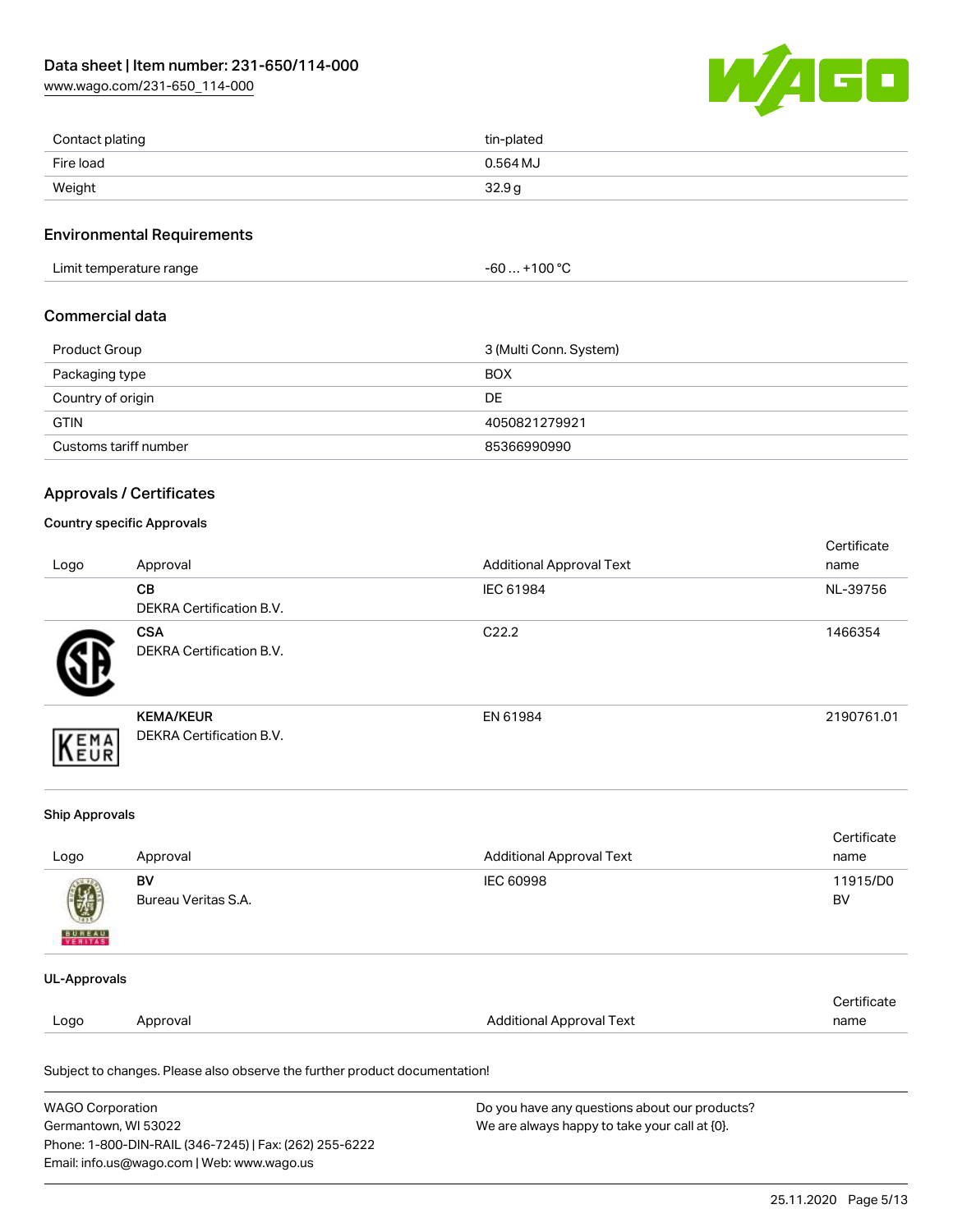

|                               | cURus<br>Underwriters Laboratories Inc.                                                                                               | <b>UL 1059</b> | E45172<br>vol. 1 sec.<br>18  |
|-------------------------------|---------------------------------------------------------------------------------------------------------------------------------------|----------------|------------------------------|
|                               | <b>UR</b><br>Underwriters Laboratories Inc.                                                                                           | <b>UL 1977</b> | E45171<br>sec. 5             |
| Counterpart                   |                                                                                                                                       |                |                              |
|                               | Item no.231-320/026-000<br>1-conductor female plug; 2.5 mm <sup>2</sup> ; Pin spacing 5.08 mm; 20-pole; 2,50 mm <sup>2</sup> ; orange |                | www.wago.com/231-320/026-000 |
| Compatible products<br>Coding |                                                                                                                                       |                |                              |
|                               | Item no.: 231-129<br>Coding key; snap-on type; light gray                                                                             |                | www.wago.com/231-129         |
| Jumper                        |                                                                                                                                       |                |                              |
|                               | Item no.: 231-902<br>Jumper; for conductor entry; gray                                                                                |                | www.wago.com/231-902         |
|                               | Item no.: 231-903<br>Jumper; for conductor entry; 3-way; insulated; gray                                                              |                | www.wago.com/231-903         |
|                               | Item no.: 231-905<br>Jumper; for conductor entry; 5-way; insulated; gray                                                              |                | www.wago.com/231-905         |
|                               | Item no.: 231-907<br>Jumper; for conductor entry; 7-way; insulated; gray                                                              |                | www.wago.com/231-907         |
| <b>Manageria</b>              | Item no.: 231-910<br>Jumper; for conductor entry; 10-way; insulated; gray                                                             |                | www.wago.com/231-910         |
| ferrule                       |                                                                                                                                       |                |                              |
|                               | Item no.: 216-101<br>Ferrule; Sleeve for 0.5 mm <sup>2</sup> / AWG 22; uninsulated; electro-tin plated; silver-colored                |                | www.wago.com/216-101         |
|                               | Item no.: 216-102<br>Ferrule; Sleeve for 0.75 mm <sup>2</sup> / AWG 20; uninsulated; electro-tin plated; silver-colored               |                | www.wago.com/216-102         |
|                               | Item no.: 216-103<br>Ferrule; Sleeve for 1 mm <sup>2</sup> / AWG 18; uninsulated; electro-tin plated                                  |                | www.wago.com/216-103         |

| <b>WAGO Corporation</b>                                | Do you have any questions about our products? |
|--------------------------------------------------------|-----------------------------------------------|
| Germantown, WI 53022                                   | We are always happy to take your call at {0}. |
| Phone: 1-800-DIN-RAIL (346-7245)   Fax: (262) 255-6222 |                                               |
| Email: info.us@wago.com   Web: www.wago.us             |                                               |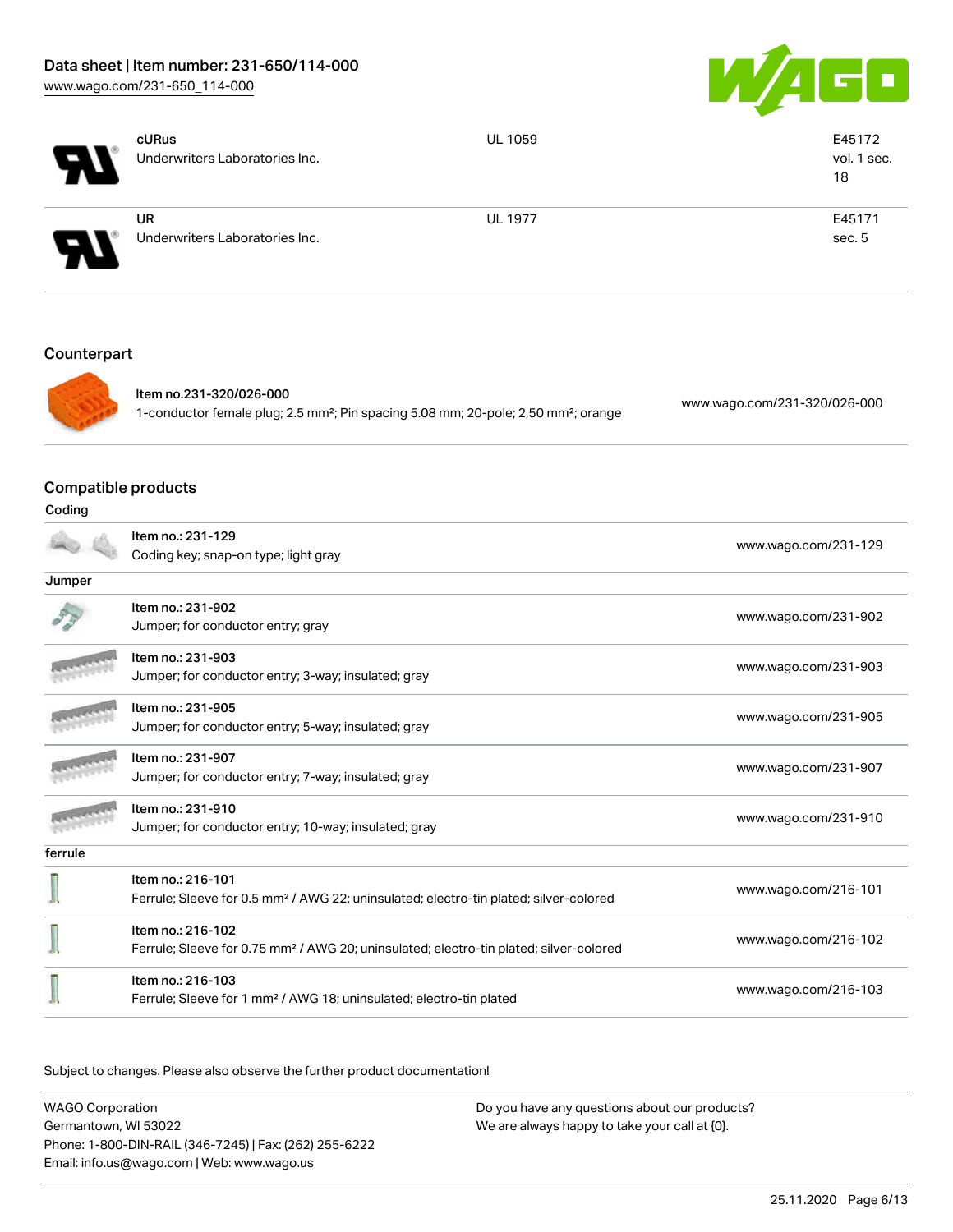Phone: 1-800-DIN-RAIL (346-7245) | Fax: (262) 255-6222

Email: info.us@wago.com | Web: www.wago.us

[www.wago.com/231-650\\_114-000](http://www.wago.com/231-650_114-000)



|                                                 | Item no.: 216-104<br>Ferrule; Sleeve for 1.5 mm <sup>2</sup> / AWG 16; uninsulated; electro-tin plated; silver-colored                                                                            |                                                                                                | www.wago.com/216-104 |
|-------------------------------------------------|---------------------------------------------------------------------------------------------------------------------------------------------------------------------------------------------------|------------------------------------------------------------------------------------------------|----------------------|
|                                                 | Item no.: 216-106<br>Ferrule; Sleeve for 2.5 mm <sup>2</sup> / AWG 14; uninsulated; electro-tin plated; silver-colored                                                                            |                                                                                                | www.wago.com/216-106 |
|                                                 | Item no.: 216-121<br>Ferrule; Sleeve for 0.5 mm <sup>2</sup> / AWG 22; uninsulated; electro-tin plated; silver-colored                                                                            |                                                                                                | www.wago.com/216-121 |
|                                                 | Item no.: 216-122<br>Ferrule; Sleeve for 0.75 mm <sup>2</sup> / AWG 20; uninsulated; electro-tin plated; silver-colored                                                                           |                                                                                                | www.wago.com/216-122 |
|                                                 | Item no.: 216-123<br>Ferrule; Sleeve for 1 mm <sup>2</sup> / AWG 18; uninsulated; electro-tin plated; silver-colored                                                                              |                                                                                                | www.wago.com/216-123 |
|                                                 | Item no.: 216-124<br>Ferrule; Sleeve for 1.5 mm <sup>2</sup> / AWG 16; uninsulated; electro-tin plated                                                                                            |                                                                                                | www.wago.com/216-124 |
|                                                 | Item no.: 216-131<br>Ferrule; Sleeve for 0.25 mm <sup>2</sup> / AWG 24; uninsulated; electro-tin plated; silver-colored                                                                           |                                                                                                | www.wago.com/216-131 |
|                                                 | Item no.: 216-132<br>Ferrule; Sleeve for 0.34 mm <sup>2</sup> / AWG 24; uninsulated; electro-tin plated                                                                                           |                                                                                                | www.wago.com/216-132 |
|                                                 | Item no.: 216-141<br>Ferrule; Sleeve for 0.5 mm <sup>2</sup> / 20 AWG; uninsulated; electro-tin plated; electrolytic copper; gastight<br>crimped; acc. to DIN 46228, Part 1/08.92                 |                                                                                                | www.wago.com/216-141 |
|                                                 | Item no.: 216-142<br>Ferrule; Sleeve for 0.75 mm <sup>2</sup> / 18 AWG; uninsulated; electro-tin plated; electrolytic copper; gastight<br>crimped; acc. to DIN 46228, Part 1/08.92                |                                                                                                | www.wago.com/216-142 |
|                                                 | Item no.: 216-143<br>Ferrule; Sleeve for 1 mm <sup>2</sup> / AWG 18; uninsulated; electro-tin plated; electrolytic copper; gastight<br>crimped; acc. to DIN 46228, Part 1/08.92                   |                                                                                                | www.wago.com/216-143 |
|                                                 | Item no.: 216-144<br>Ferrule; Sleeve for 1.5 mm <sup>2</sup> / AWG 16; uninsulated; electro-tin plated; electrolytic copper; gastight<br>crimped; acc. to DIN 46228, Part 1/08.92; silver-colored |                                                                                                | www.wago.com/216-144 |
|                                                 | Item no.: 216-151<br>Ferrule; Sleeve for 0.25 mm <sup>2</sup> / AWG 24; uninsulated; electro-tin plated                                                                                           |                                                                                                | www.wago.com/216-151 |
|                                                 | Item no.: 216-152<br>Ferrule; Sleeve for 0.34 mm <sup>2</sup> / AWG 24; uninsulated; electro-tin plated                                                                                           |                                                                                                | www.wago.com/216-152 |
|                                                 | Item no.: 216-201<br>Ferrule; Sleeve for 0.5 mm <sup>2</sup> / 20 AWG; insulated; electro-tin plated; white                                                                                       |                                                                                                | www.wago.com/216-201 |
|                                                 | Item no.: 216-202<br>Ferrule; Sleeve for 0.75 mm <sup>2</sup> / 18 AWG; insulated; electro-tin plated; gray                                                                                       |                                                                                                | www.wago.com/216-202 |
|                                                 | Item no.: 216-203<br>Ferrule; Sleeve for 1 mm <sup>2</sup> / AWG 18; insulated; electro-tin plated; red                                                                                           |                                                                                                | www.wago.com/216-203 |
|                                                 | Item no.: 216-204<br>Ferrule; Sleeve for 1.5 mm <sup>2</sup> / AWG 16; insulated; electro-tin plated; black                                                                                       |                                                                                                | www.wago.com/216-204 |
|                                                 | Subject to changes. Please also observe the further product documentation!                                                                                                                        |                                                                                                |                      |
| <b>WAGO Corporation</b><br>Germantown, WI 53022 |                                                                                                                                                                                                   | Do you have any questions about our products?<br>We are always happy to take your call at {0}. |                      |

25.11.2020 Page 7/13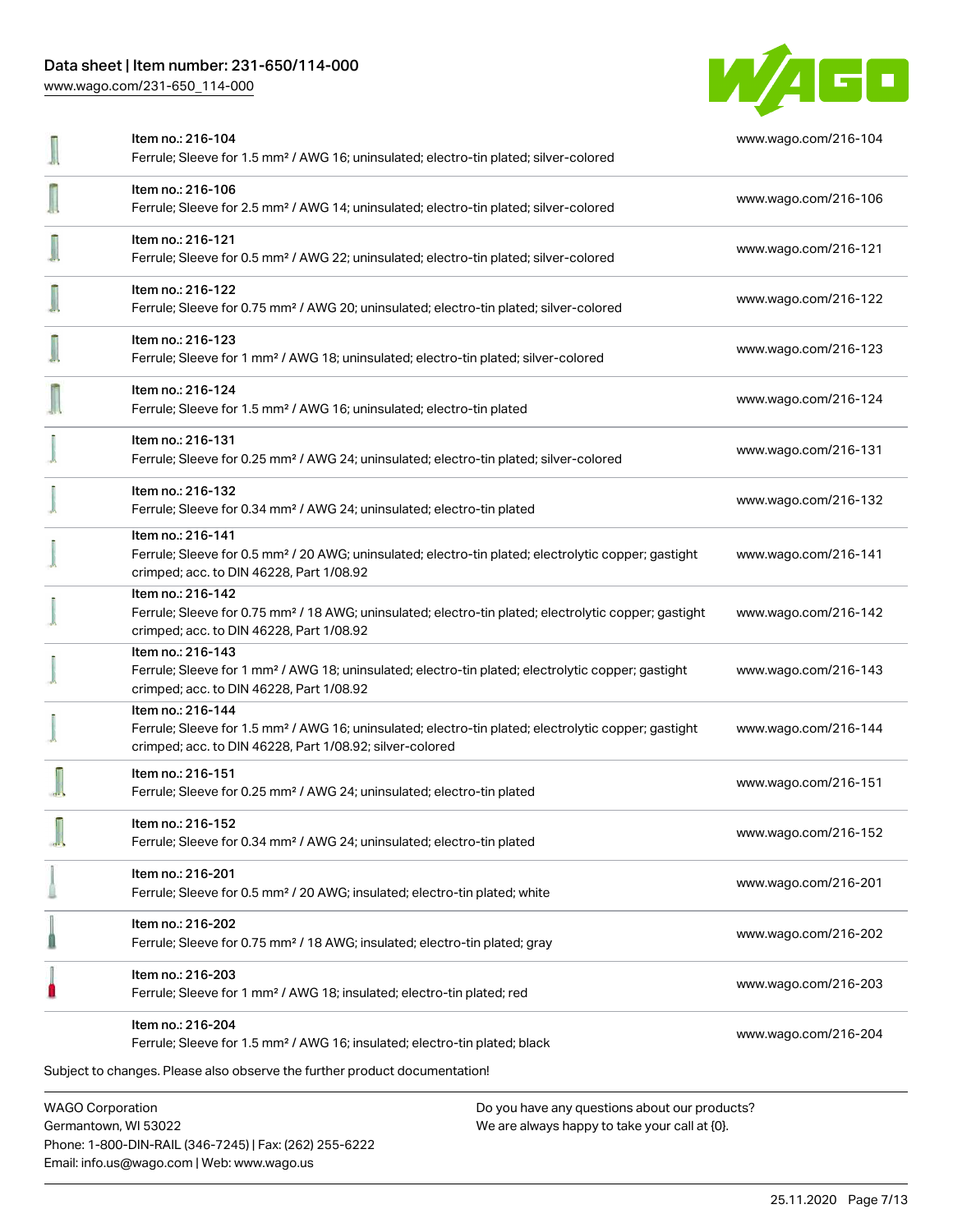l



|   | Item no.: 216-221<br>Ferrule; Sleeve for 0.5 mm <sup>2</sup> / 20 AWG; insulated; electro-tin plated; white                                                                                             | www.wago.com/216-221 |
|---|---------------------------------------------------------------------------------------------------------------------------------------------------------------------------------------------------------|----------------------|
|   | Item no.: 216-222<br>Ferrule; Sleeve for 0.75 mm <sup>2</sup> / 18 AWG; insulated; electro-tin plated; gray                                                                                             | www.wago.com/216-222 |
| П | Item no.: 216-223<br>Ferrule; Sleeve for 1 mm <sup>2</sup> / AWG 18; insulated; electro-tin plated; red                                                                                                 | www.wago.com/216-223 |
|   | Item no.: 216-224<br>Ferrule; Sleeve for 1.5 mm <sup>2</sup> / AWG 16; insulated; electro-tin plated; black                                                                                             | www.wago.com/216-224 |
|   | Item no.: 216-241<br>Ferrule; Sleeve for 0.5 mm <sup>2</sup> / 20 AWG; insulated; electro-tin plated; electrolytic copper; gastight<br>crimped; acc. to DIN 46228, Part 4/09.90; white                  | www.wago.com/216-241 |
|   | Item no.: 216-242<br>Ferrule; Sleeve for 0.75 mm <sup>2</sup> / 18 AWG; insulated; electro-tin plated; electrolytic copper; gastight<br>crimped; acc. to DIN 46228, Part 4/09.90; gray                  | www.wago.com/216-242 |
|   | Item no.: 216-243<br>Ferrule; Sleeve for 1 mm <sup>2</sup> / AWG 18; insulated; electro-tin plated; electrolytic copper; gastight crimped; www.wago.com/216-243<br>acc. to DIN 46228, Part 4/09.90; red |                      |
|   | Item no.: 216-244<br>Ferrule; Sleeve for 1.5 mm <sup>2</sup> / AWG 16; insulated; electro-tin plated; electrolytic copper; gastight<br>crimped; acc. to DIN 46228, Part 4/09.90; black                  | www.wago.com/216-244 |
|   | Item no.: 216-262<br>Ferrule; Sleeve for 0.75 mm <sup>2</sup> / 18 AWG; insulated; electro-tin plated; electrolytic copper; gastight<br>crimped; acc. to DIN 46228, Part 4/09.90; gray                  | www.wago.com/216-262 |
|   | Item no.: 216-263<br>Ferrule; Sleeve for 1 mm <sup>2</sup> / AWG 18; insulated; electro-tin plated; electrolytic copper; gastight crimped; www.wago.com/216-263<br>acc. to DIN 46228, Part 4/09.90; red |                      |
|   | Item no.: 216-264<br>Ferrule; Sleeve for 1.5 mm <sup>2</sup> / AWG 16; insulated; electro-tin plated; electrolytic copper; gastight<br>crimped; acc. to DIN 46228, Part 4/09.90; black                  | www.wago.com/216-264 |
|   | Item no.: 216-284<br>Ferrule; Sleeve for 1.5 mm <sup>2</sup> / AWG 16; insulated; electro-tin plated; electrolytic copper; gastight<br>crimped; acc. to DIN 46228, Part 4/09.90; black                  | www.wago.com/216-284 |
|   | Item no.: 216-301<br>Ferrule; Sleeve for 0.25 mm <sup>2</sup> / AWG 24; insulated; electro-tin plated; yellow                                                                                           | www.wago.com/216-301 |
|   | Item no.: 216-302<br>Ferrule; Sleeve for 0.34 mm <sup>2</sup> / 22 AWG; insulated; electro-tin plated; green                                                                                            | www.wago.com/216-302 |
|   | Item no.: 216-321<br>Ferrule; Sleeve for 0.25 mm <sup>2</sup> / AWG 24; insulated; electro-tin plated; yellow                                                                                           | www.wago.com/216-321 |
|   | Item no.: 216-322<br>Ferrule; Sleeve for 0.34 mm <sup>2</sup> / 22 AWG; insulated; electro-tin plated; green                                                                                            | www.wago.com/216-322 |

.<br>Subject to changes. Please also observe the further product documentation!

WAGO Corporation Germantown, WI 53022 Phone: 1-800-DIN-RAIL (346-7245) | Fax: (262) 255-6222 Email: info.us@wago.com | Web: www.wago.us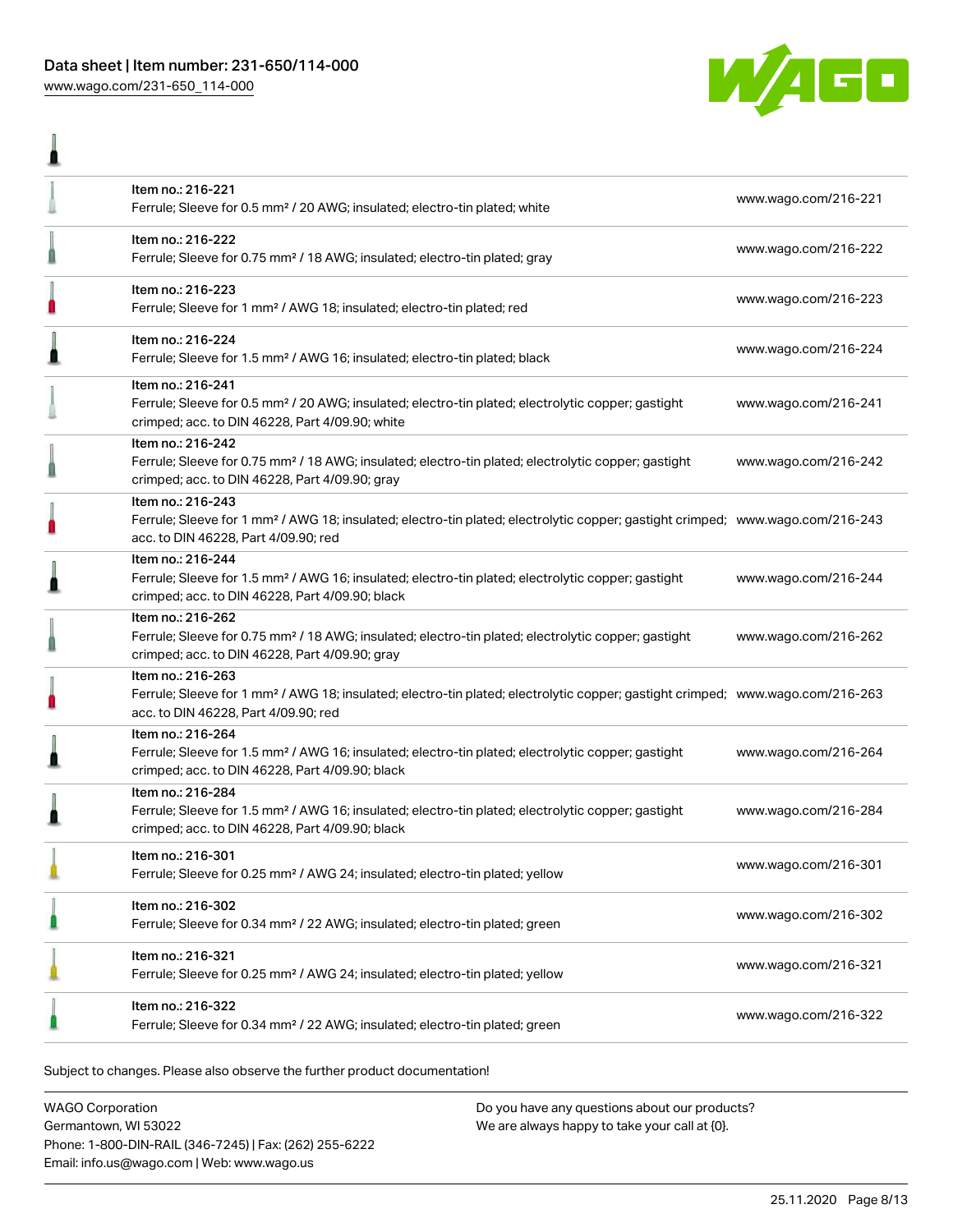[www.wago.com/231-650\\_114-000](http://www.wago.com/231-650_114-000)

Insulation stop



|                     | Item no.: 231-670                                                                                       | www.wago.com/231-670             |
|---------------------|---------------------------------------------------------------------------------------------------------|----------------------------------|
|                     | Insulation stop; 0.08-0.2 mm <sup>2</sup> / 0.2 mm <sup>2</sup> "s"; white                              |                                  |
|                     | Item no.: 231-671                                                                                       |                                  |
|                     | Insulation stop; 0.25 - 0.5 mm <sup>2</sup> ; light gray                                                | www.wago.com/231-671             |
|                     | Item no.: 231-672                                                                                       |                                  |
|                     | Insulation stop; 0.75 - 1 mm <sup>2</sup> ; dark gray                                                   | www.wago.com/231-672             |
| Marking accessories |                                                                                                         |                                  |
|                     | Item no.: 210-331/508-103                                                                               |                                  |
|                     | Marking strips; as a DIN A4 sheet; MARKED; 1-12 (200x); Height of marker strip: 2.3 mm/0.091 in; Strip  | www.wago.com/210-331<br>/508-103 |
|                     | length 182 mm; Horizontal marking; Self-adhesive; white                                                 |                                  |
|                     | Item no.: 210-331/508-104                                                                               |                                  |
|                     | Marking strips; as a DIN A4 sheet; MARKED; 13-24 (200x); Height of marker strip: 2.3 mm/0.091 in; Strip | www.wago.com/210-331<br>/508-104 |
|                     | length 182 mm; Horizontal marking; Self-adhesive; white                                                 |                                  |
|                     | Item no.: 210-332/508-202                                                                               |                                  |
|                     | Marking strips; as a DIN A4 sheet; MARKED; 1-16 (160x); Height of marker strip: 3 mm; Strip length 182  | www.wago.com/210-332<br>/508-202 |
|                     | mm; Horizontal marking; Self-adhesive; white                                                            |                                  |
|                     | Item no.: 210-332/508-204                                                                               |                                  |
|                     | Marking strips; as a DIN A4 sheet; MARKED; 17-32 (160x); Height of marker strip: 3 mm; Strip length     | www.wago.com/210-332             |
|                     | 182 mm; Horizontal marking; Self-adhesive; white                                                        | /508-204                         |
|                     | Item no.: 210-332/508-205                                                                               |                                  |
|                     | Marking strips; as a DIN A4 sheet; MARKED; 1-32 (80x); Height of marker strip: 3 mm; Strip length 182   | www.wago.com/210-332<br>/508-205 |
|                     | mm; Horizontal marking; Self-adhesive; white                                                            |                                  |
|                     | Item no.: 210-332/508-206                                                                               |                                  |
|                     | Marking strips; as a DIN A4 sheet; MARKED; 33-48 (160x); Height of marker strip: 3 mm; Strip length     | www.wago.com/210-332<br>/508-206 |
|                     | 182 mm; Horizontal marking; Self-adhesive; white                                                        |                                  |
|                     | Item no.: 210-833                                                                                       |                                  |
|                     | Marking strips; on reel; 6 mm wide; plain; Self-adhesive; white                                         | www.wago.com/210-833             |
|                     | Item no.: 210-834                                                                                       |                                  |
|                     | Marking strips; on reel; 5 mm wide; plain; Self-adhesive; white                                         | www.wago.com/210-834             |
| General accessories |                                                                                                         |                                  |
|                     | Item no.: 231-669                                                                                       |                                  |
|                     | Lockout caps; for covering unused clamping units; orange                                                | www.wago.com/231-669             |
| tools               |                                                                                                         |                                  |
|                     | Item no.: 209-130                                                                                       |                                  |
|                     | Operating tool; suitable for 264, 280 and 281 Series; 1-way; of insulating material; white              | www.wago.com/209-130             |
|                     | Item no.: 209-132                                                                                       |                                  |
|                     | Operating tool; for connecting comb-style jumper bar; 2-way; of insulating material                     | www.wago.com/209-132             |
|                     |                                                                                                         |                                  |

| <b>WAGO Corporation</b>                                | Do you have any questions about our products? |
|--------------------------------------------------------|-----------------------------------------------|
| Germantown, WI 53022                                   | We are always happy to take your call at {0}. |
| Phone: 1-800-DIN-RAIL (346-7245)   Fax: (262) 255-6222 |                                               |
| Email: info.us@wago.com   Web: www.wago.us             |                                               |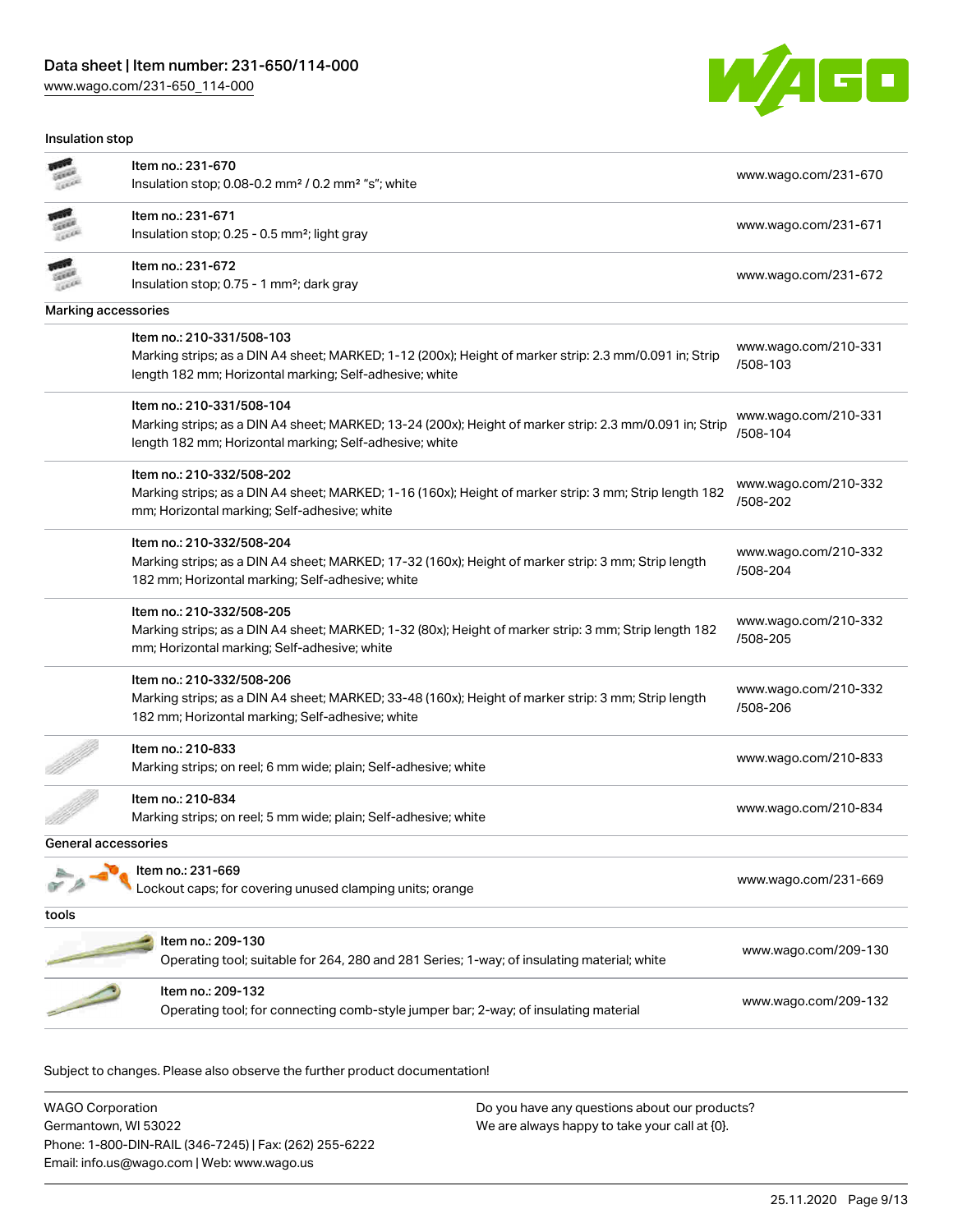[www.wago.com/231-650\\_114-000](http://www.wago.com/231-650_114-000)



| Item no.: 210-657<br>Operating tool; Blade: 3.5 x 0.5 mm; with a partially insulated shaft; short; multicoloured | www.wago.com/210-657 |
|------------------------------------------------------------------------------------------------------------------|----------------------|
| Item no.: 210-720<br>Operating tool; Blade: 3.5 x 0.5 mm; with a partially insulated shaft; multicoloured        | www.wago.com/210-720 |
| Item no.: 231-131<br>Push-button: loose                                                                          | www.wago.com/231-131 |
| Item no.: 231-291<br>Operating tool; loose; red                                                                  | www.wago.com/231-291 |
| Item no.: 280-432<br>Operating tool; made of insulating material; 2-way; white                                   | www.wago.com/280-432 |
| Item no.: 280-433<br>Operating tool; made of insulating material; 3-way                                          | www.wago.com/280-433 |
| Item no.: 280-434<br>Operating tool; made of insulating material; 4-way                                          | www.wago.com/280-434 |
| Item no.: 280-435<br>Operating tool; made of insulating material; 5-way; gray                                    | www.wago.com/280-435 |
| Item no.: 280-436<br>Operating tool; made of insulating material; 6-way                                          | www.wago.com/280-436 |
| Item no.: 280-437<br>Operating tool; made of insulating material; 7-way                                          | www.wago.com/280-437 |
| Item no.: 280-438<br>Operating tool; made of insulating material; 8-way                                          | www.wago.com/280-438 |
| Item no.: 280-440<br>Operating tool; made of insulating material; 10-way                                         | www.wago.com/280-440 |

## Downloads Documentation

| <b>Additional Information</b> |             |               |          |
|-------------------------------|-------------|---------------|----------|
| Technical explanations        | Apr 3, 2019 | pdf<br>3.6 MB | Download |
|                               |             |               |          |
| <b>CAD files</b>              |             |               |          |
| CAD data                      |             |               |          |
| 2D/3D Models 231-650/114-000  |             | <b>URL</b>    | Download |
| CAE data                      |             |               |          |

Subject to changes. Please also observe the further product documentation!

WAGO Corporation Germantown, WI 53022 Phone: 1-800-DIN-RAIL (346-7245) | Fax: (262) 255-6222 Email: info.us@wago.com | Web: www.wago.us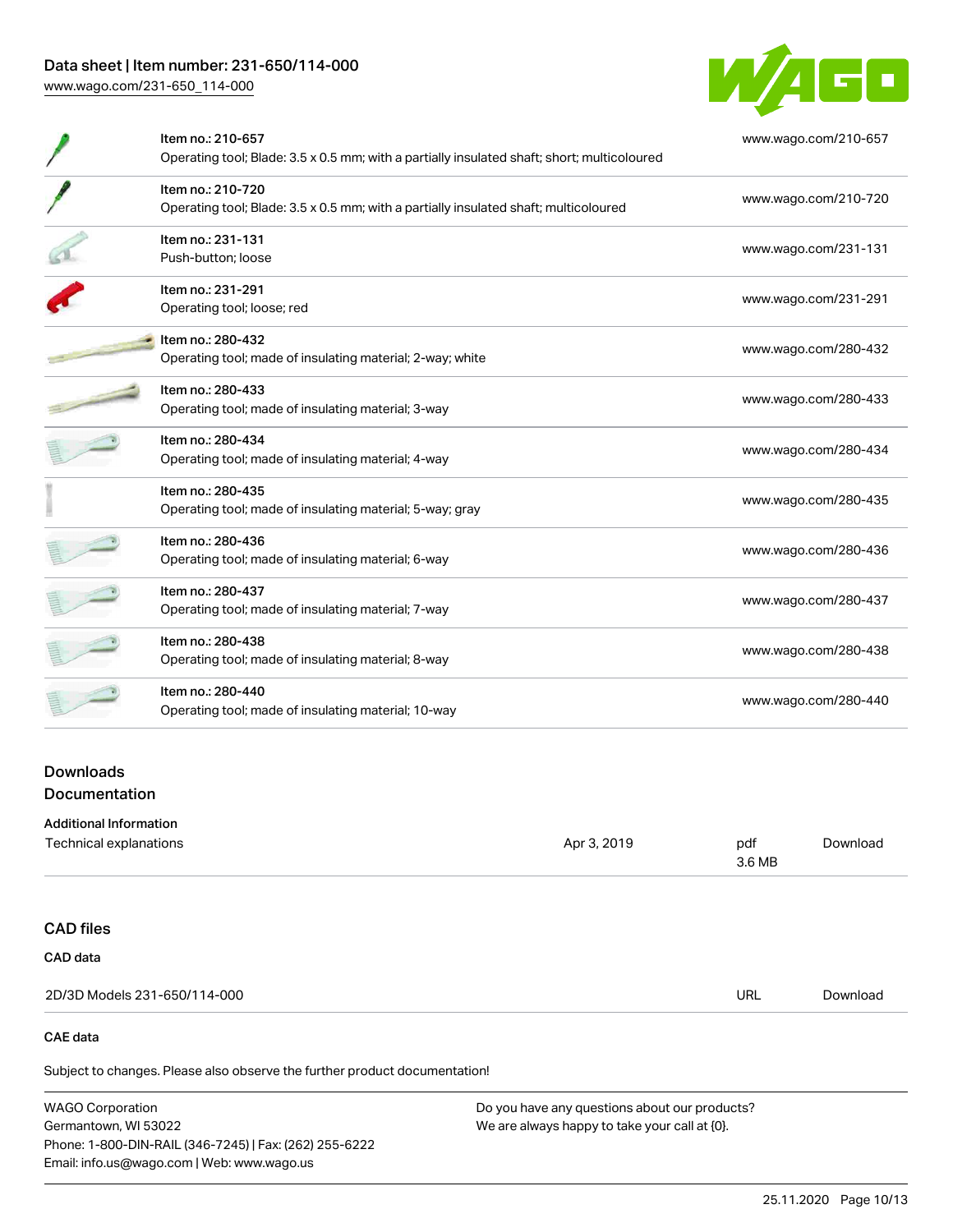

#### Installation Notes

Application



Male connector, with snap-in flanges for feedthrough applications, for 0.5 … 2.5 mm plate thickness

#### Conductor termination



Inserting a conductor via 3.5 mm screwdriver – CAGE CLAMP® actuation parallel to conductor entry.



Inserting a conductor via 3.5 mm screwdriver – CAGE CLAMP® actuation perpendicular to conductor entry.



Inserting a conductor into CAGE CLAMP® unit via operating lever (231-291).

Subject to changes. Please also observe the further product documentation!

WAGO Corporation Germantown, WI 53022 Phone: 1-800-DIN-RAIL (346-7245) | Fax: (262) 255-6222 Email: info.us@wago.com | Web: www.wago.us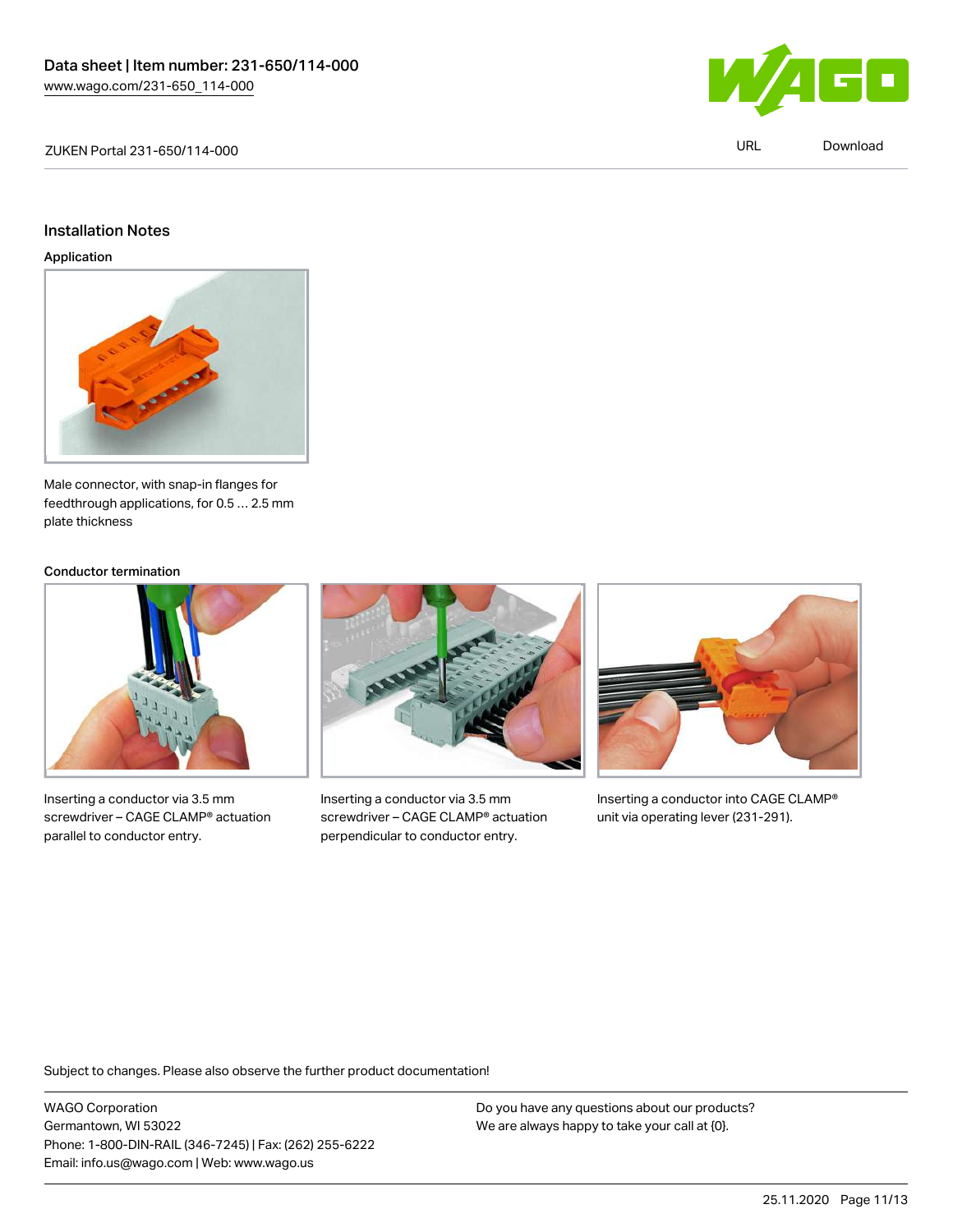



Inserting a conductor via operating tool.

Coding



Coding a male header – fitting coding key(s).

#### **Testing**



Testing perpendicular to conductor entry via 2 or 2.3 mm Ø test plug – female connector with CAGE CLAMP®.

Installation

Subject to changes. Please also observe the further product documentation!

WAGO Corporation Germantown, WI 53022 Phone: 1-800-DIN-RAIL (346-7245) | Fax: (262) 255-6222 Email: info.us@wago.com | Web: www.wago.us